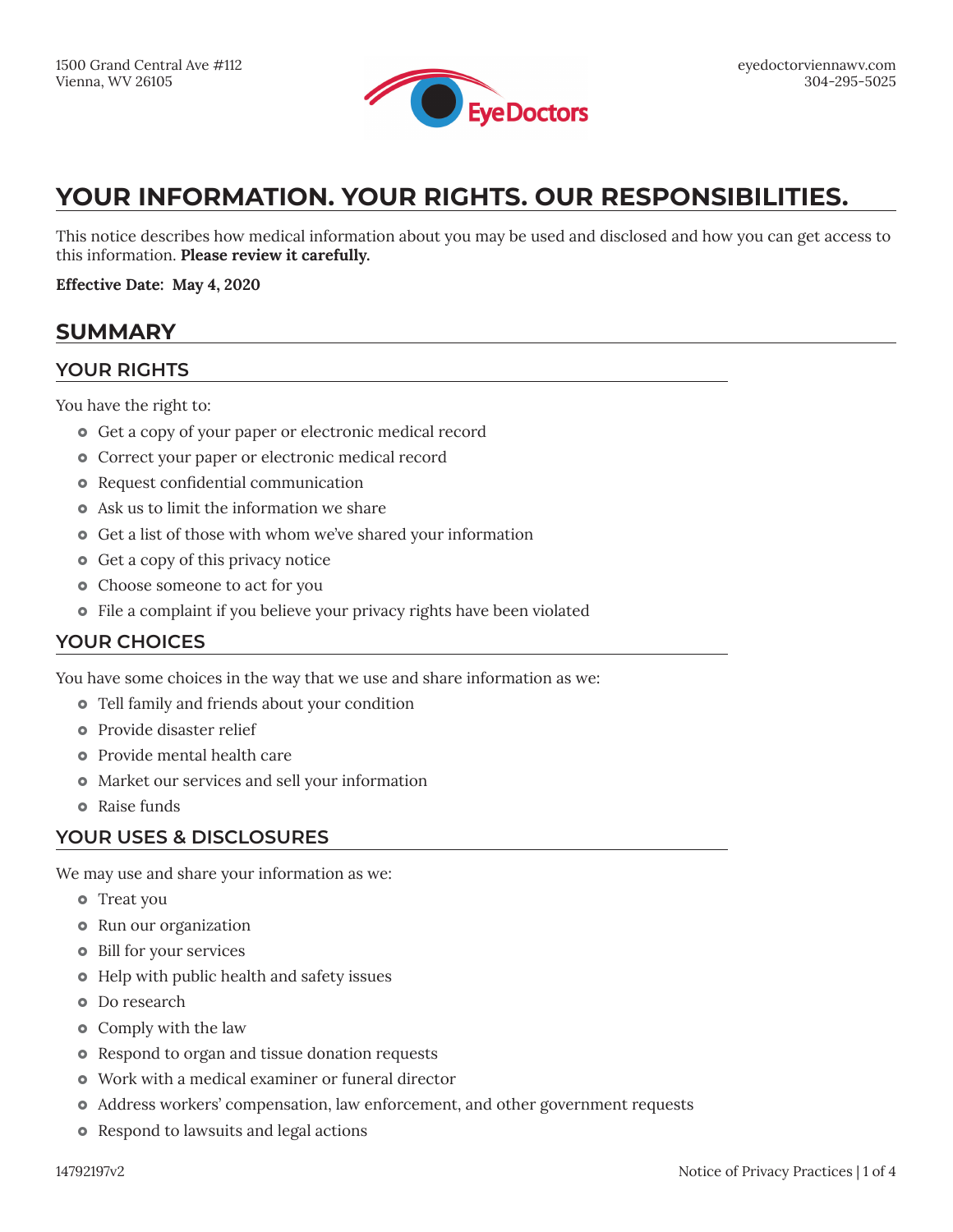

# **YOUR RIGHTS**

**When it comes to your health information, you have certain rights.** This section explains your rights and some of our responsibilities to help you.

#### } **Get an electronic or paper copy of your medical record**

- You can ask in writing to see or get an electronic or paper copy of your medical record and other health information we have about you. Ask us how to do this.
- We will provide a copy or a summary of your health information, usually within 30 days of your request. We may charge a reasonable, cost-based fee.

#### } **Ask us to correct your medical record**

- You can ask us in writing to correct health information about you that you think is incorrect or incomplete. Ask us how to do this.
- We may say "no" to your request, but we'll tell you why in writing within 60 days.

#### } **Request confidential communications**

- You can ask us in writing to contact you in a specific way (for example, home or office phone) or to send mail to a different address. Ask us how to do this.
- We will say "yes" to all reasonable requests.

#### } **Ask us to limit what we use or share**

- You can ask us in writing not to use or share certain health information for treatment, payment, or our operations. We are not required to agree to your request, and we may say "no" if it would affect your care.
- If you pay for a service or health care item out-of-pocket in full, you can ask us not to share that information for the purpose of payment or our operations with your health insurer. We will say "yes" unless a law requires us to share that information.

#### } **Get a list of those with whom we've shared information**

- You can ask in writing for a list (accounting) of the times we've shared your health information for six years prior to the date you ask, who we shared it with, and why.
- $\bullet$  We will include all the disclosures except for those about treatment, payment, and health care operations, and certain other disclosures (such as any you asked us to make). We'll provide one accounting a year for free but will charge a reasonable, cost-based fee if you ask for another one within 12 months.

#### } **Get a copy of this privacy notice**

• You can ask for a paper copy of this notice at any time, even if you have agreed to receive the notice electronically. We will provide you with a paper copy promptly.

#### } **Choose someone to act for you**

- If you have given someone medical power of attorney or if someone is your legal guardian, that person can exercise your rights and make choices about your health information.
- $\bullet$  We will make sure the person has this authority and can act for you before we take any action.

### } **File a complaint if you feel your rights are violated**

- You can complain if you feel we have violated your rights by sending a letter to EyeDoctors Attn: Practice Manager 1500 Grand Central Ave #112, Vienna, WV 26105.
- You can file a complaint with the U.S. Department of Health and Human Services Office for Civil Rights by sending a letter to 200 Independence Avenue, S.W., Washington, D.C. 20201, calling 1-877-696-6775, or visiting www.hhs.gov/ocr/privacy/hipaa/complaints/.
- $\bullet$  We will not retaliate against you for filing a complaint.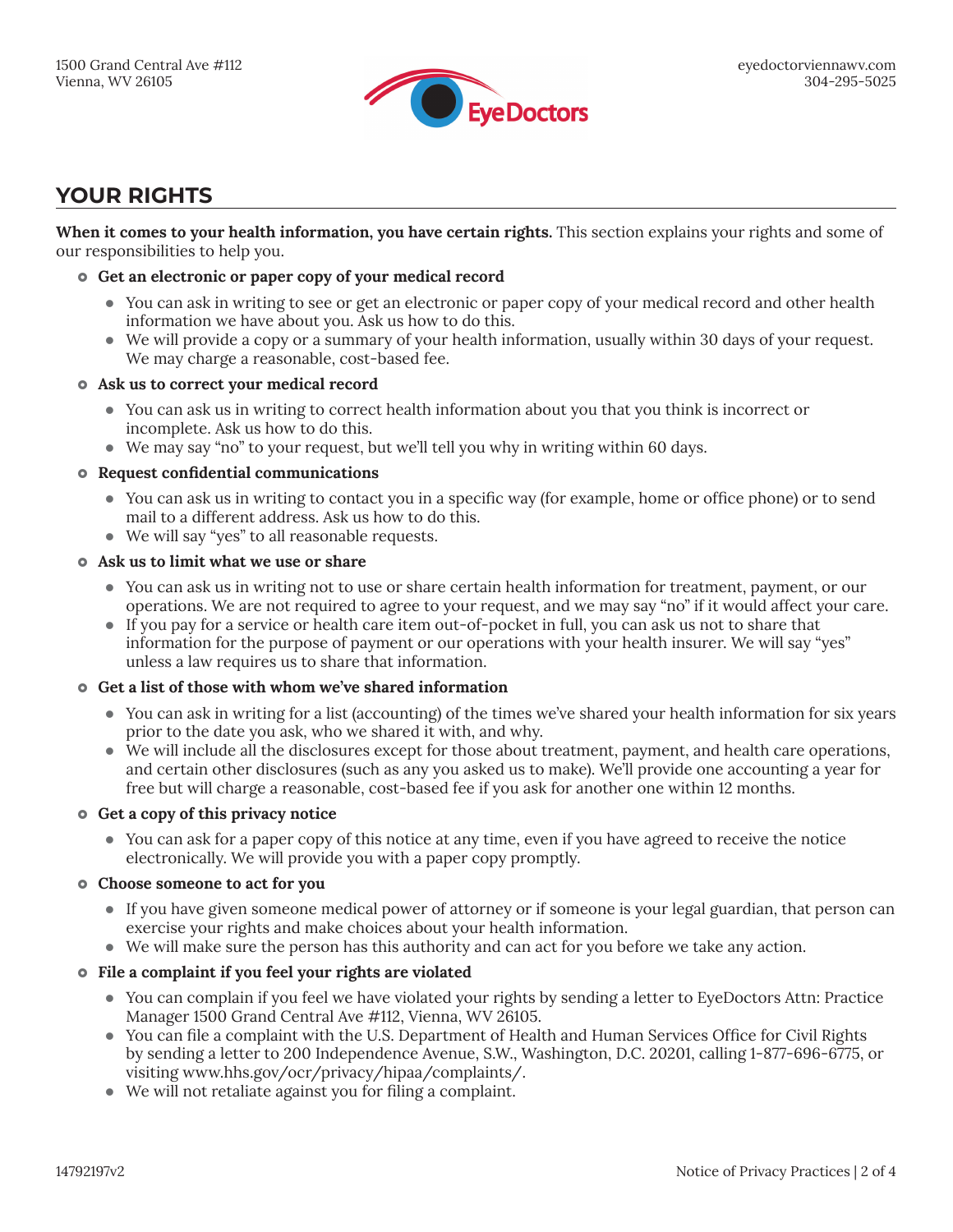

# **YOUR CHOICES**

**For certain health information, you can tell us your choices about what we share.** If you have a clear preference for how we share your information in the situations described below, talk to us. Tell us what you want us to do, and we will follow your instructions.

#### } **In these cases, you have both the right and choice to tell us to:**

- Share information with your family, close friends, or others involved in your care
- Share information in a disaster relief situation
- If you are not able to tell us your preference, for example if you are unconscious, we may go ahead and share *your information if we believe it is in your best interest. We may also share your information when needed to lessen a serious and imminent threat to health or safety.*
- } **In these cases we never share your information unless you give us written permission:**
	- Marketing purposes
	- Sale of your information
	- Most sharing of psychotherapy notes

#### } **In the case of fundraising:**

- You can ask us in writing to contact you in a specific way (for example, home or office phone) or to send mail to a different address. Ask us how to do this.
- We will say "yes" to all reasonable requests.
- } **Ask us to limit what we use or share**
	- We may contact you for fundraising efforts, but you can tell us not to contact you again

## **OUR USES & DISCLOSURES**

#### **How do we typically use or share your health information?**

We typically use or share your health information in the following ways.

- } **Treat you**
	- $\bullet$  We can use your health information and share it with other professionals who are treating you.
	- **Example:** A doctor treating you for an injury asks another doctor about your overall health condition.
- $\circ$  Run our organization
	- We can use and share your health information to run our practice, improve your care, and contact you when necessary.
	- **Example:** We use health information about you to manage your treatment and services.

#### } **Bill for your services**

- We can use and share your health information to bill and get payment from health plans or other entities.
- **Example:** We give information about you to your health insurance plan so it will pay for your services.

#### **How else can we use or share your health information?**

We are allowed or required to share your information in other ways – usually in ways that contribute to the public good, such as public health and research. We have to meet many conditions in the law before we can share your information for these purposes. For more information see:

www.hhs.gov/ocr/privacy/hipaa/understanding/consumers/index.html.